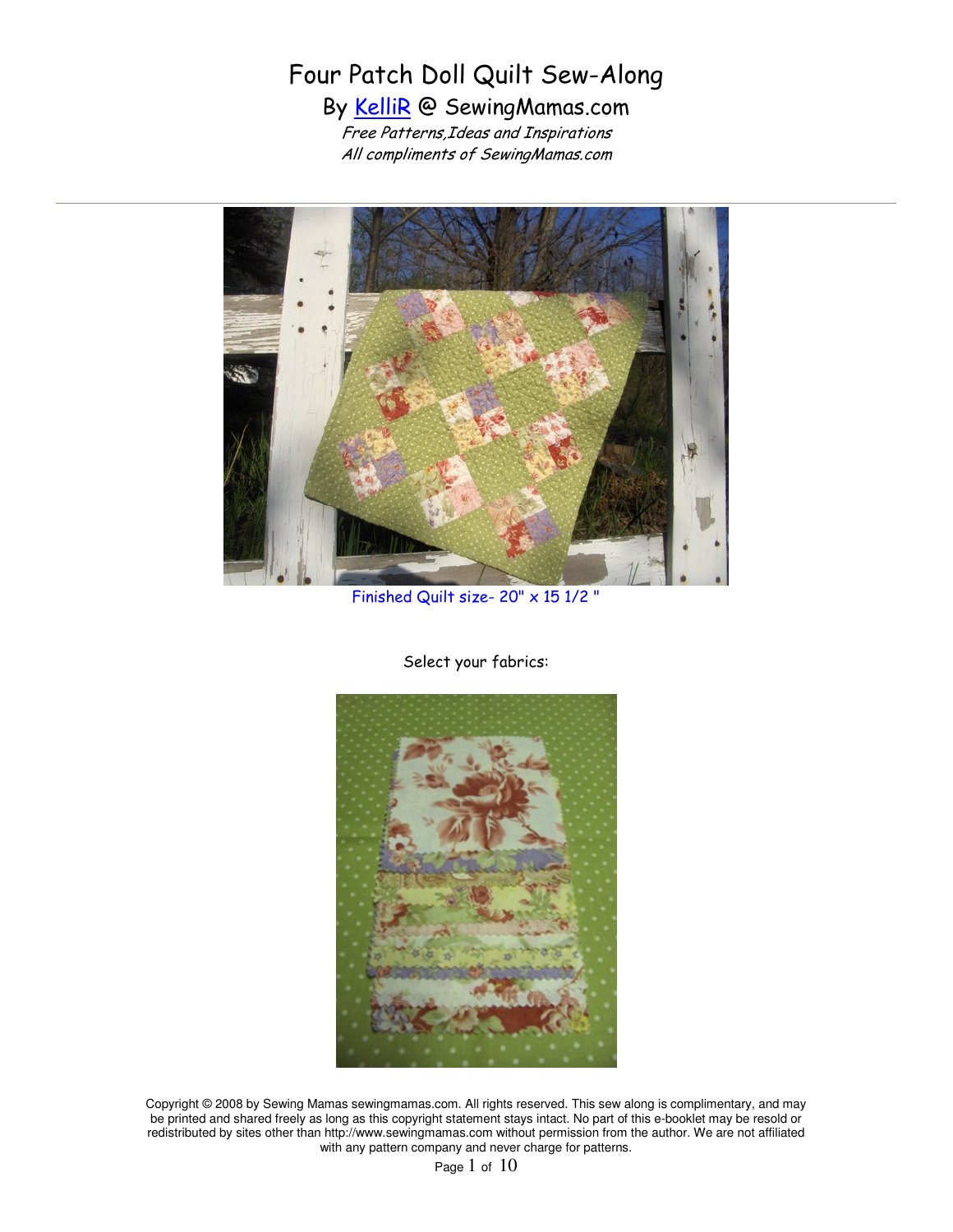Easy- choose 12 different coordinating fabrics. You'll need just one 5" square of each. Or just use 4 fabrics and all of the 4 patches will be identical.

Easier- -choose 1 fabric for a solid block instead of a 4 patch. This would be a great way to use a novelty Wou'll need 12- 4" squares

> You will also need a setting block or background fabric. 1/3 yard should be plenty. It's time to think about what you would like to use for your binding and backing also.

You'll need about 80-90" of 2 1/4" strips for the binding. That means two strips the full width of the fabric.

For the batting, you could use Warm and natural or any other thin batting OR flannel works really well in doll quilts, too.

The backing and batting pieces will need to be about 20"x 25"

## Cutting and sewing the 4 patch squares

Cut your 5" squares into quarters or 2 1/2" squares. Lay one square on top of another with right sides together and chain piece all of them into sets of two. (Chain piecing just means that you don't want to cut your thread between

squares, just keep on sewing, keeping the pieces close to each other. It will save time and thread  $\ddot{\mathbf{C}}$ ) NOTE: If you are only using 4 fabrics, only cut your 5" squares in half and then sew those short strips, right sides together, to another strip. Then press open and cut in half perpendicular to your seam. This will save you a little bit



Cut the threads that connect them and press open, pressing the seam to one side or press seams open if you prefer. Usually in quilting, if you press to the side, you'll want the fabric pressed to the side of the darker fabric. This way the darker fabric wont show through the front.

Take the sets of two and sew them to another set of two. Chain stitch these,too! It's more important to match up that middle seam than it is to match the edges. We'll do some trimming to get our blocks nice and straight.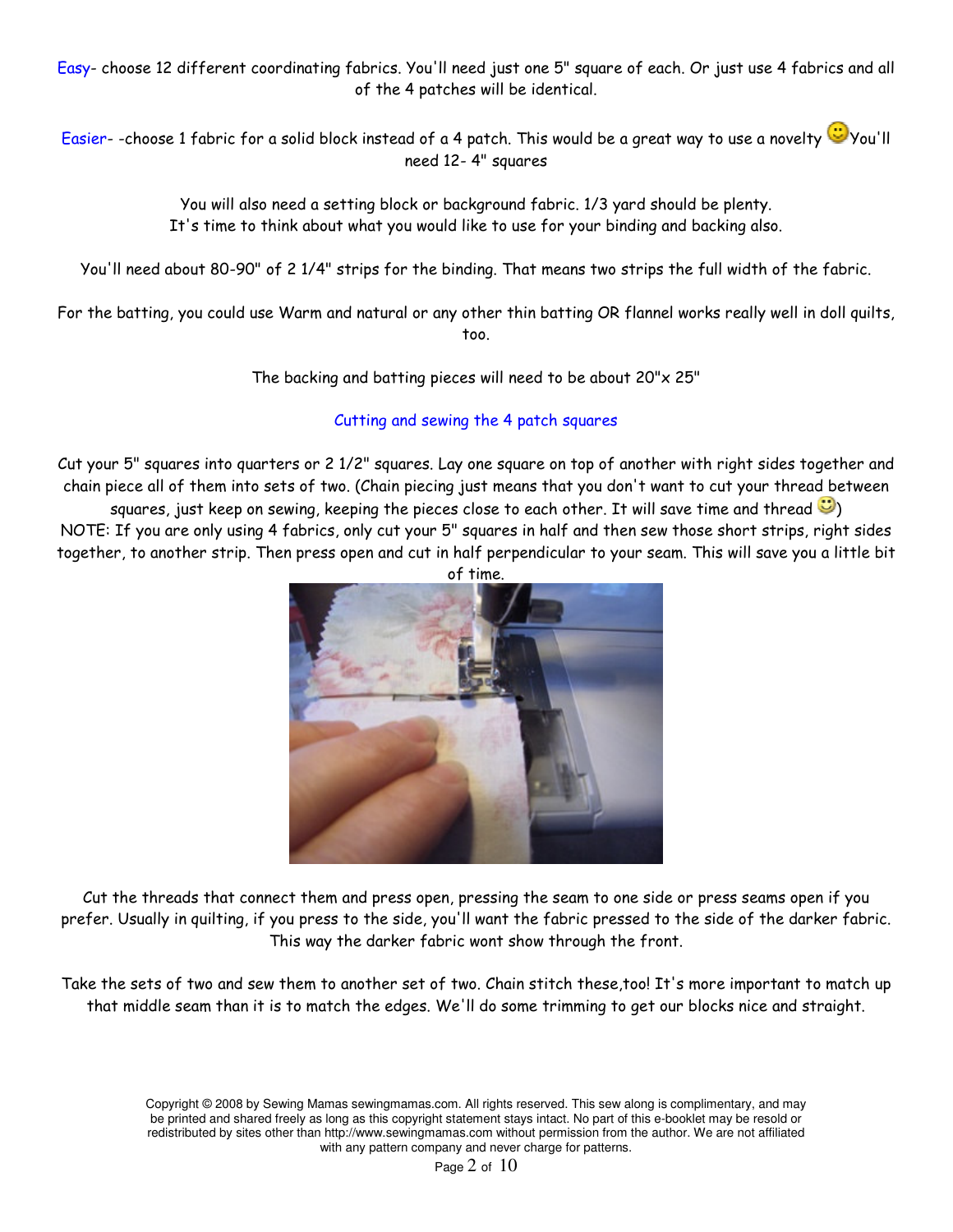

Now you have your 12 Four Patches! We'll take them to the cutting board and square them up. Using the middle seam as a guide to mark your center, trim up the block to 4" Make sure you don't just trim the excess off of one side, but all four!



OK, that's all for part one. I'm going to post a questions thread, also so feel free to ask anything you need.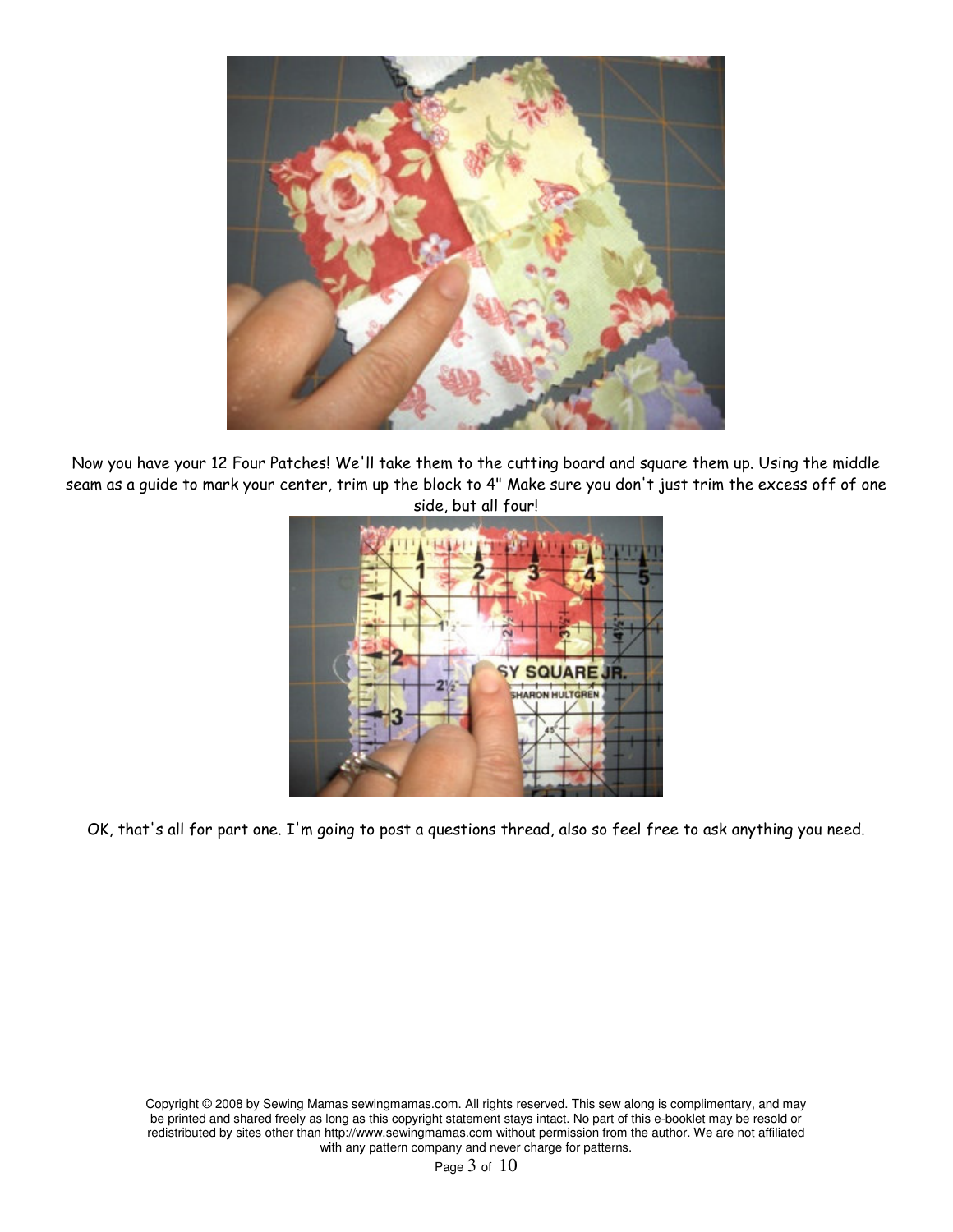Ok, we've got our 4 patches sewn. We'll start working on the background.

Cut 6 -4" squares of the background fabric

Then we will cut the triangles for the sides:

Cut 3 -7 3/4" squares Cut the squares into quarters diagonally Lay these triangles around the edges of the quilt.



Here's a little extra info You can make this quilt in any size and to figure out what size to cut your side triangles, you need this formula:

Count how many side triangles you need. Then divide that number by 4 rounding UP to the nearest whole number. Then take your block and measure it across the diagonal. Add 2" to that measurement. That is the size you want to cut your squares.



Next we will cut the triangles for the corners.

Cut 2- 5 1/2" squares of background fabric. Cut into half diagonally.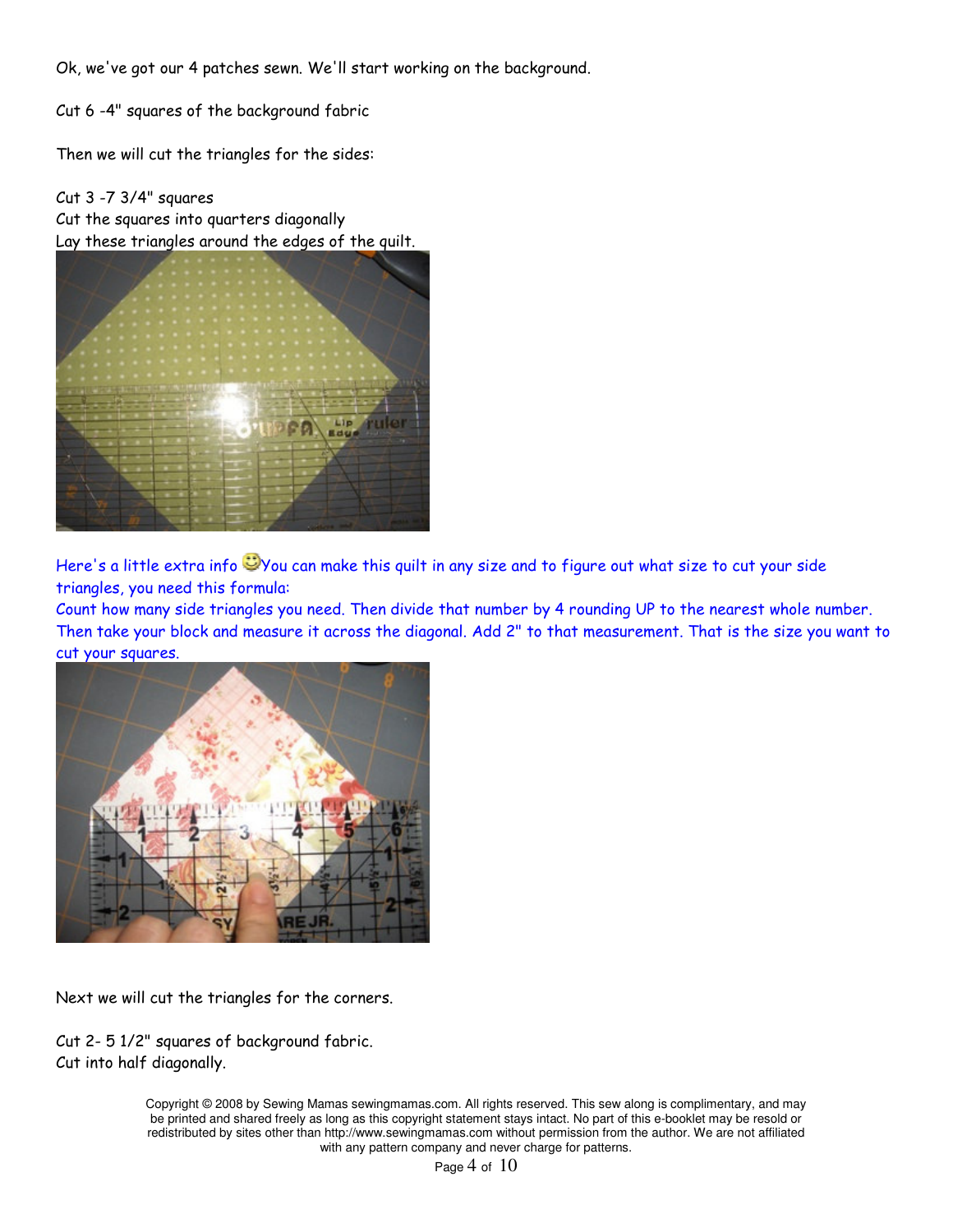## Yep, there's a formula for this, too. Take the measurement of your blocks (not diagonal this time) and add 1 1/2".

Now we get our first glance of how it will all look together. Lay out the blocks and triangles on your work area. The triangles will overlap, don't worry.



Now, it's time to sew them in diagonal rows. Don't worry about the corner triangles yet. Take the top right diagonal row and sew the 4 patch and two triangles together. Make sure that you match up the bottom of the triangle to the 4 patch. I like to keep the quilt laid out, rather than picking up all the rows at once. It helps me keep things in the right order.



Continue sewing all the diagonal rows together.

Next, sew the rows to one another, making sure that you match up the seams rather than the edges. You can see in the picture below that the points of the triangles stick out a bit.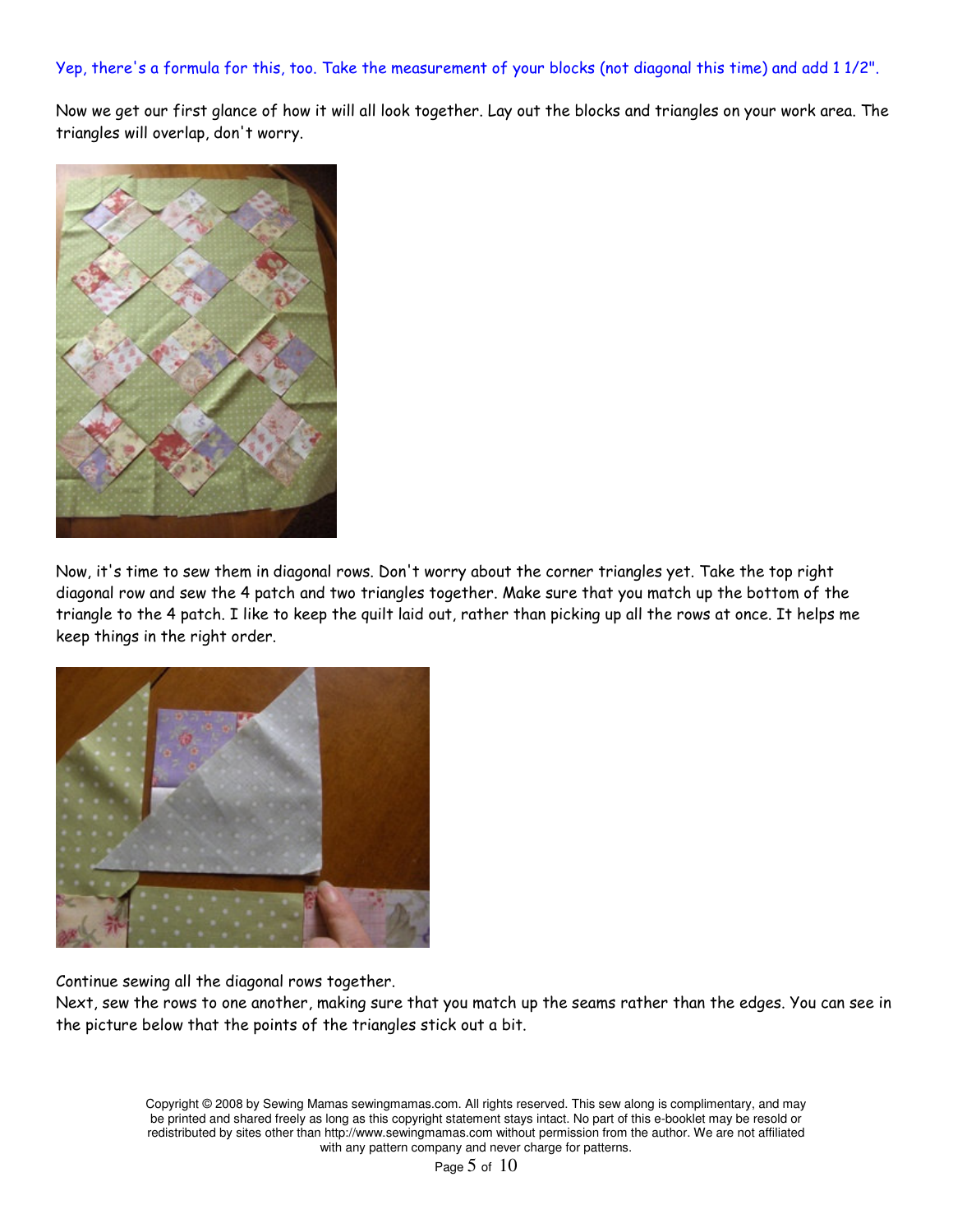

Time to add the corners. Center each corner triangle, right sides together, using the center seam of the 4 patch to place it. Sew together. Trim off all of those little points sticking out.



The top is pieced!! Next post will be quilting and binding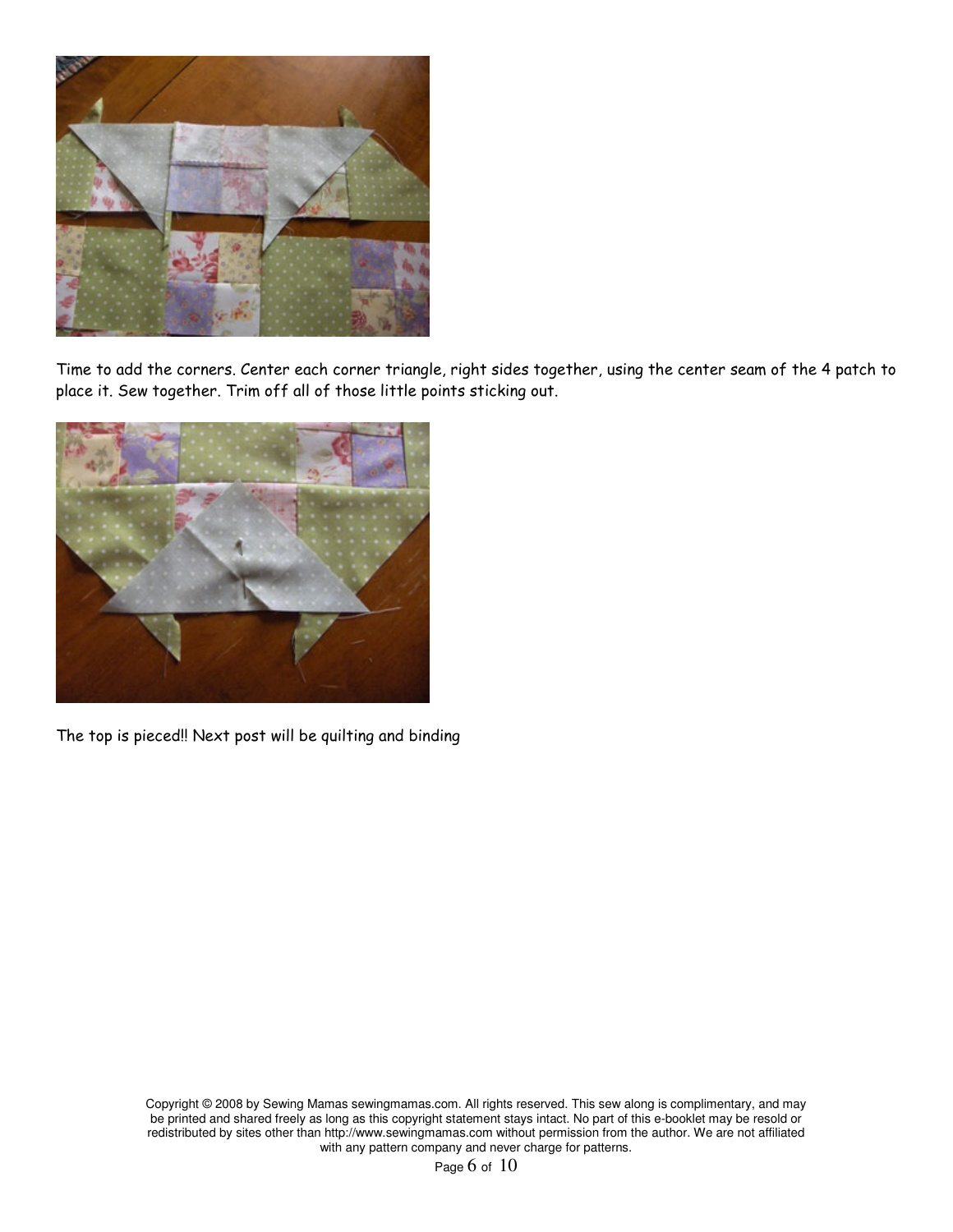Ok, the top is done! Now go ahead and square up your quilt however you would like (I, of course, don't mean make it a square, but make sure all edges are straight and the corners are 90 degrees)

The next step will be to layer the quilt, batting and backing.

Take your backing fabric and cut it 2" bigger than the quilt top on all sides and then do the same with the batting/flannel.

Next layer your fabrics, backing right side down then batting then quilt top right side up, just like you want it to be when it's finished. Make sure your fabrics are all nice and flat but not pulled out of whack.



You'll need to make sure that your layers don't shift during the quilting. I use a basting spray for doll sized quilts. You can also use safety pins and pin all the layers together about every 3" or hand baste. To hand baste just use really huge stitches, start in the center of your quilt and stitch outward to the perimeter. You'll kind of end up with a sunburst pattern.

Here is a walk-through for pin-basting. http://crazymomquilts.blogspot.com/2007/09/one-way-to-baste-quilt.html

Now it's time to quilt.

I used a free motion stipple on this quilt or you could quilt in straight lines with a walking foot. Whatever fits your style.

Whichever method you choose, it's best to start in the middle of your quilt (or start at one edge and stitch to the middle right away) This ensures that you don't end up with lots of extra fabric puckering in the middle

To free motion in any pattern, you'll need a darning foot for your machine, lower your feed dogs and then start meandering Make sure that you take a couple of stitches before you start moving your fabric. This secures your stitches. Practice, Practice, Practice on a couple of layers of flannel!!

If you want to learn from the VERY BEST, watch this video. This lady wins shows and awards all the time for her awesome machine quilting.

http://www.needlepointers.com/displaypage.aspx?ArticleID=30992&URL=http%3a%2f%2fwww.taunton.com%2fthr eads%2fpages%2ftvt035.asp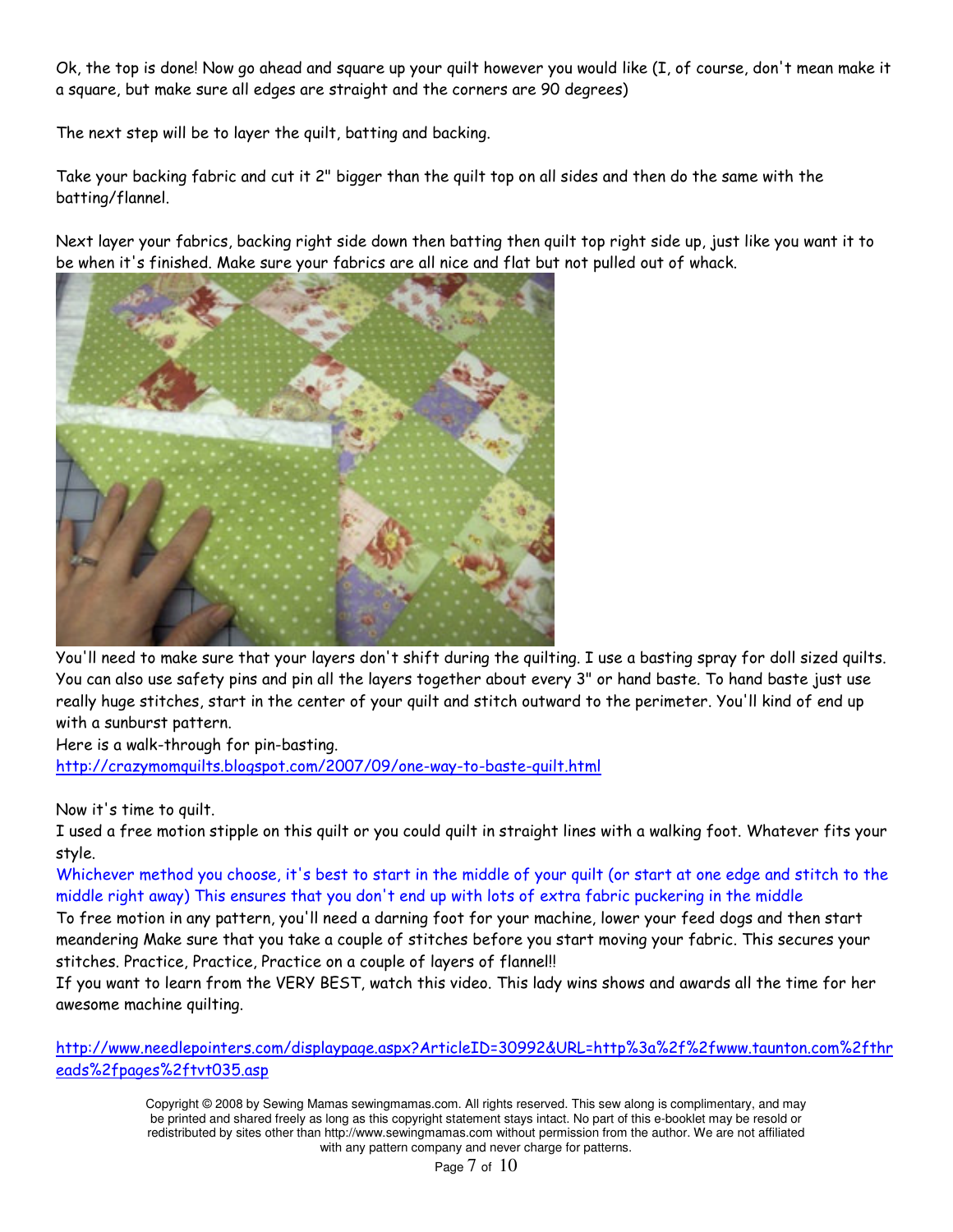Easier than free-motion (although a doll quilt is a great way to get your feet wet with free-motion) would be to do straight stitching. Just mark your stitching lines with a disappearing ink fabric pen, put your walking foot on your machine and follow your lines. If you don't have a walking foot, you'll just have to work a little harder at keeping you layers from shifting.



Once it's quilted, cut off the excess batting and backing.

Next we'll need to cut the binding. Cut about 90" of 2 1/4" strips of your binding fabric. I cut these on the straight of grain. Sew your binding together at the short ends. Place two binding at a 90 degree angle, right sides together and sew from top left corner to bottom right. Cut off extra fabric.



Now you have one long binding piece. Iron this in half lengthwise, wrong sides together.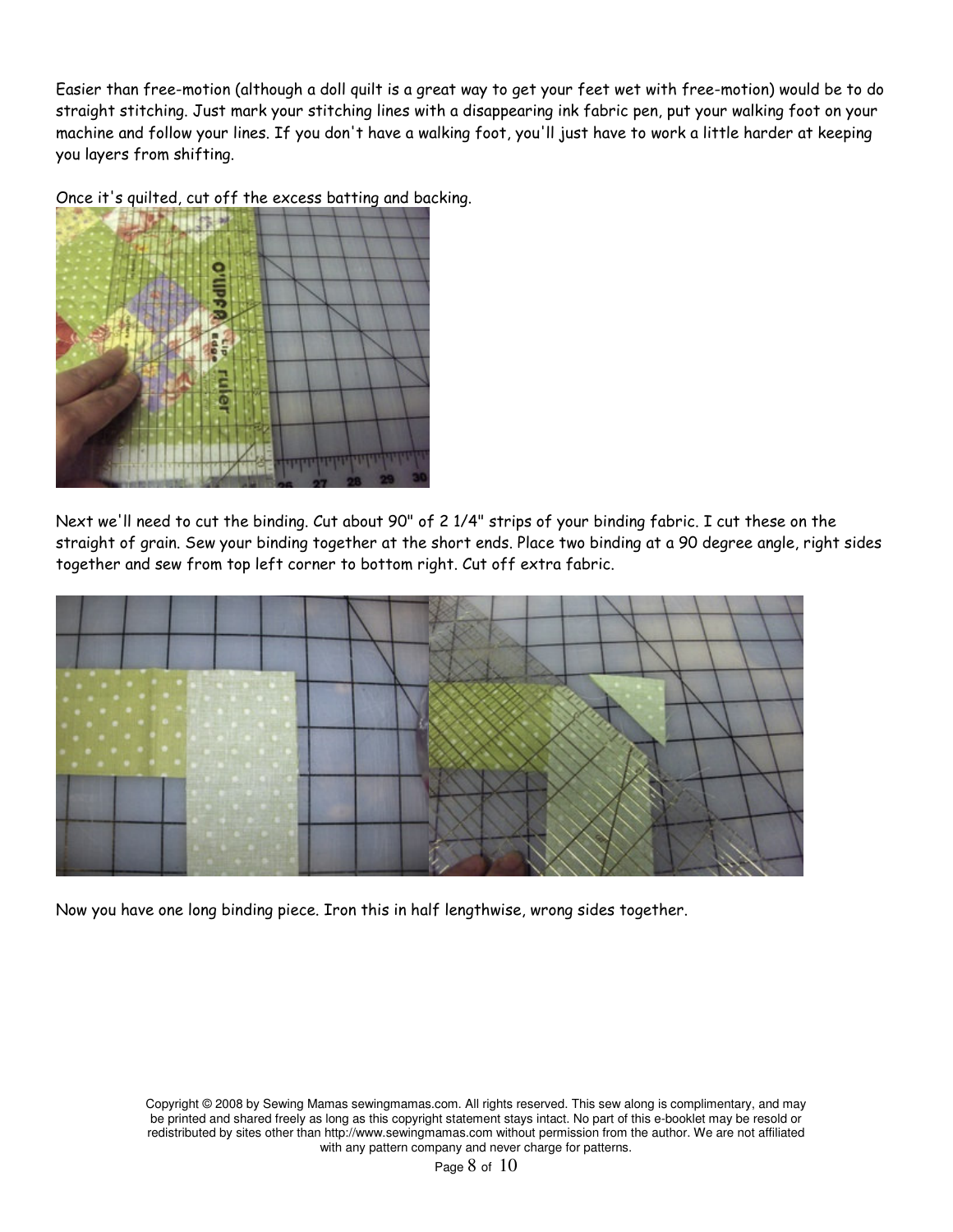

Now, starting at the middle of one of the sides and leaving about a 4" tail start sewing the binding to the quilt, raw edges together, using a 1/4" seam allowance. Sorry about this fuzzy pic.



When you get to the corner, stitch up to 1/4" from the edge and remove from under your needle. Now take the fabric and fold it back away from the quilt.

Then fold it back straight across the quilt, right where you want it to got next  $\bigcirc$ I'm so glad I have pictures. I can't explain this very well!